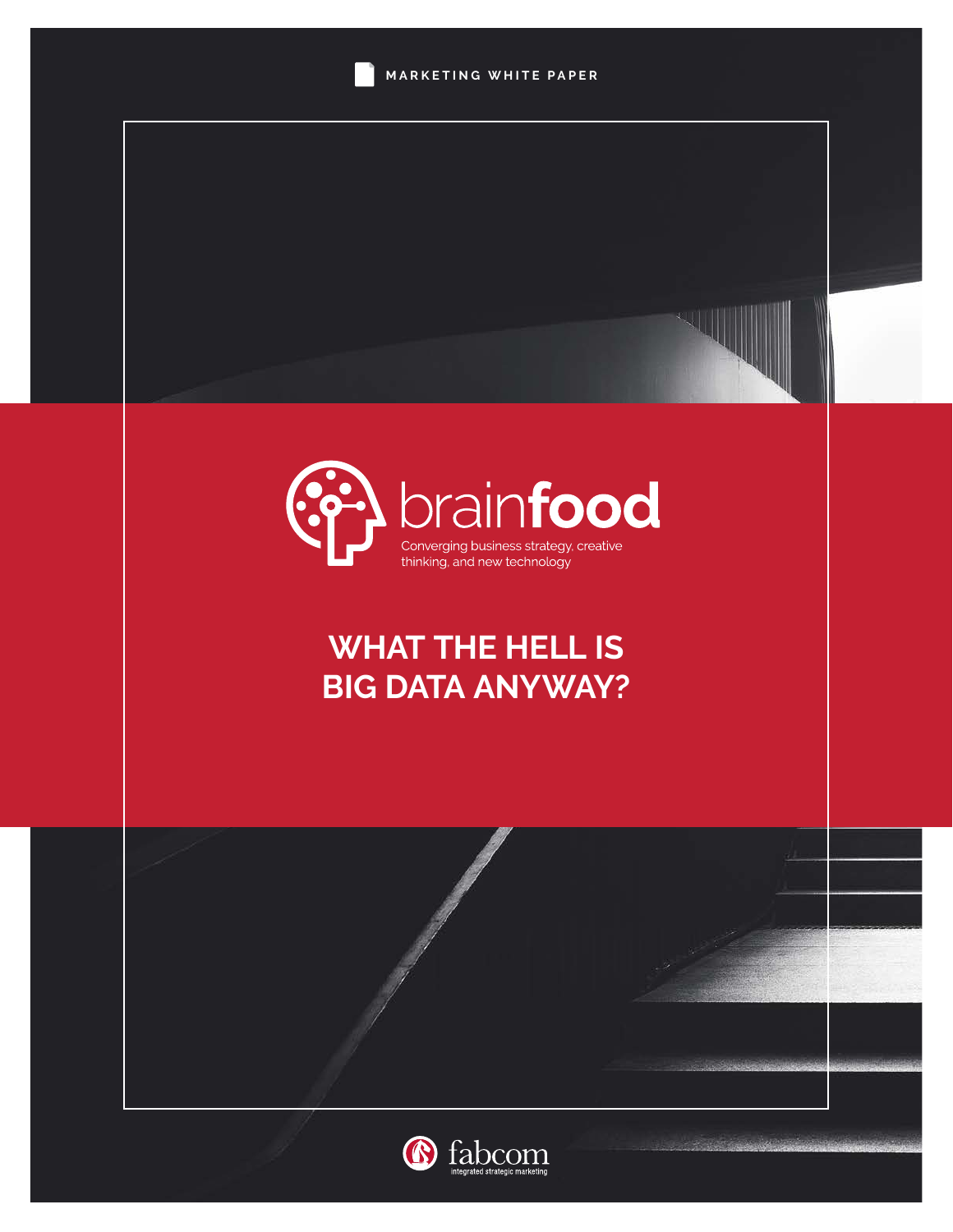# **WHAT IT'S NOT.**

"Big data" doesn't mean just a ton of data, but that's certainly part of the definition. And it's not simply referring to the large enterprises collecting massive amounts of data, although that is also a key piece of the puzzle. Adding confusion, the term is often used in the negative way, such as "Big Government" or "Big Brother," but that's actually more misleading than defining.

Big data really designates the ever-growing interconnectedness of data, the merging of large, complex information sets which are virtually impossible to process using traditional database management and processing tools. Rather than simply storing and presenting information in the legacy database fashion, big data gives researchers and marketers the ability to predict human behavior. In a very recent example, big data was able to make a connection between rising food prices in the Middle East and the "Arab Spring" uprising.

### How Its Different From 20 Years Ago

To go all geeky on the topic, the emergence of big data represents a transition from the Boolean to the Bayesian. Now, don't let your eyes glaze over at this point. Here's a straightforward explanation for the non- geeks among us.

Marketing intelligence and business technology was formerly ruled by Boolean logic, named for 19th-century English mathematician George Boole. This refers to the common form of algebra which is binary in nature and just represents a pair of different, absolute values – such as "1 or 0," "true or false," "yes or no," etc.

Today, [marketing research](https://www.fabcomlive.com/phoenix-marketing-advertising-agency-services/marketing-research) data and analysis is being scrutinized with Bayesian probability. Named for another English mathematician, Thomas Bayes, this technique utilizes conditional logic that can change based on the information streams. A visual metaphor may help here — think of Boolean mathematic as two parallel lines and Bayesian probability as a star, with multiple streams of data converging in the center to produce a conclusion. With the Bayesian method, you can combine data sets in practically unlimited combinations, and if you do it intelligently, you will discover new insights about your customers' and prospects' behaviors.

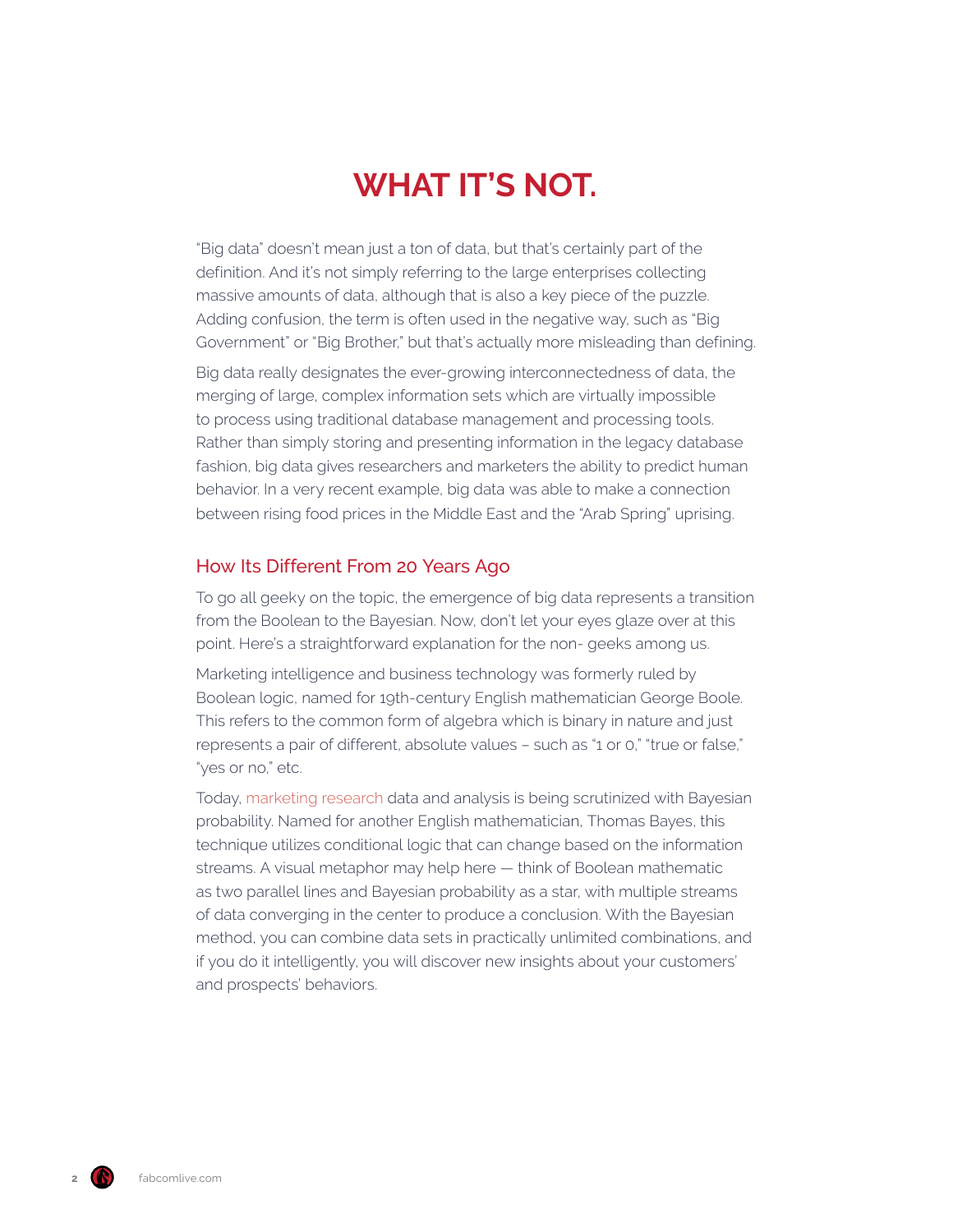While the genesis of Bayesian statistics date back to 1763, marketers' awareness of the concepts is fairly recent, dating from the late-50s to early-60s. It was thought that Bayesian methods would be used widely in the marketing field, but up until the mid- 1980s the approach was considered impractical due to a lack of computing horsepower. The recent renaissance of Bayesian applications is due mainly to the advancements over the last couple of decades in computational methods, hardware/software and the explosion of detailed marketplace data which is available – primarily due to the explosion of the Internet, e-commerce and [social media](https://www.fabcomlive.com/phoenix-marketing-advertising-agency-services/social-media).

# This Isn't Your Father's Database...

"Most people think it's just the same old data processing as in days past but more of it," says Kenneth Cukier, data editor for The Economist magazine and author of the book, Big Data: A Revolution That Will Transform How We Live, Work, and Think. "That's not true. Big data isn't just how people interact with lots of information, but about how computers can process vastly more data to do new things."

In big data, you merge separate, but related, data sets to discover actionable insights that are not apparent when you look at the sets individually. Essentially, marketing intelligence is getting . . . well, more intelligent. "By tapping into vastly more data, we can ask new questions and do new things," Cukier explains. "And we're harnessing types of information that we never had before. With this, we can find correlations that before escaped our notice."

A number of large enterprises – Facebook, Amazon, even Walmart – are using big data to improve the efficiency of their marketing initiatives. They are discovering, interpreting and utilizing behavior patterns of prospects and customers for more accurate target marketing and product positioning. As Cukier says, "In economics, when we improve transactions, price setting, and liquidity, all parties gain. Big data makes markets more efficient—so everyone stands to benefit."

Better Homes and Gardens Real Estate brokerage was formed in 2007 specifically to gain competitive advantage through the use of big data. The real estate company, Realogy, combined with the Meredith Corporation to gain access to its Better Homes and Gardens magazine and other publications' readers. Realogy now uses Meredith's database of over 100 million consumers, and an average of 800 data points per consumer, to create sophisticated audience segmentations for marketing. This enables "mass marketing to the individual." If someone in the database is looking to buy a house and they have asked a question about or expressed an interest

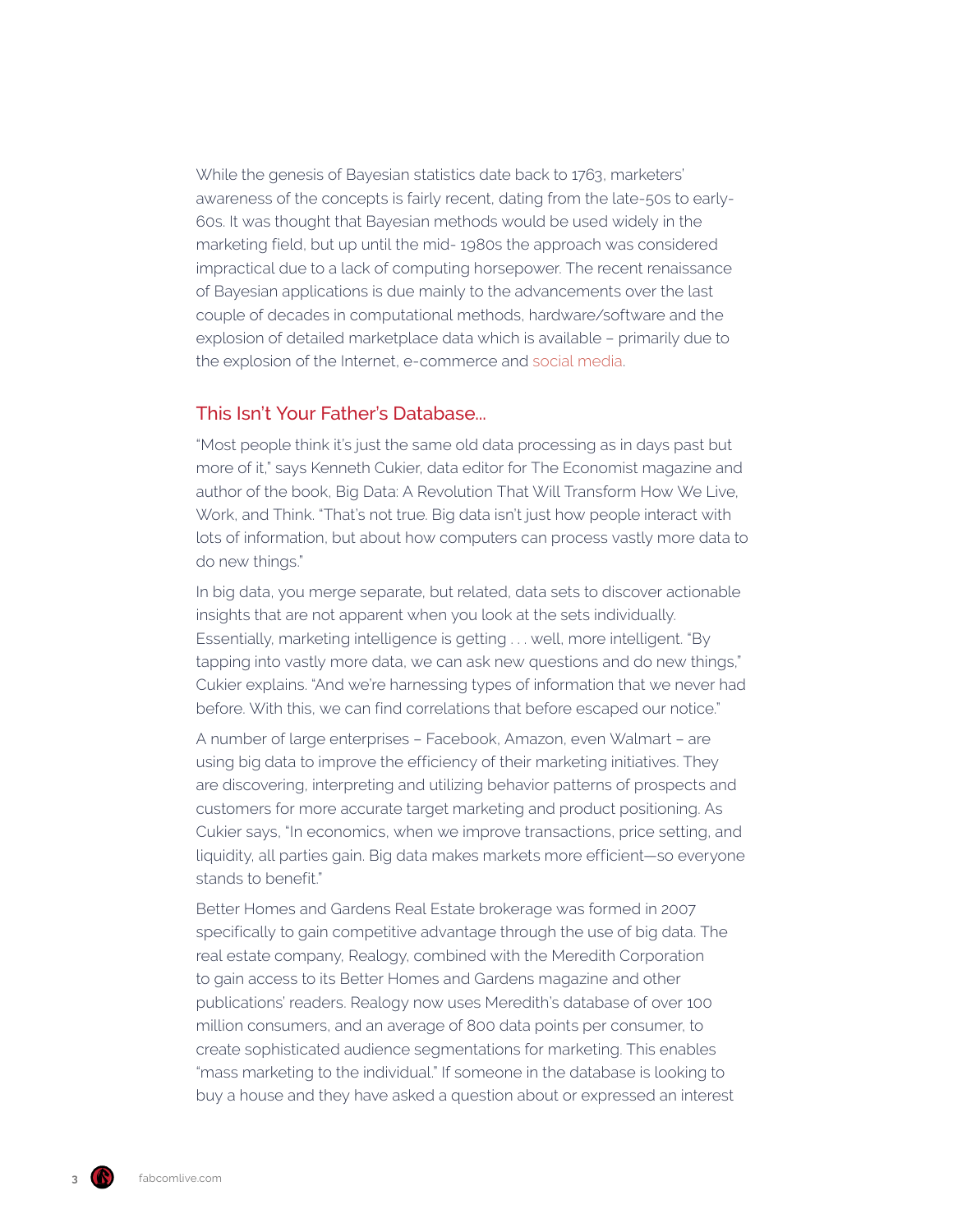in gardening, Realogy doesn't just send them a standard photo of the front of the house. They send them a photo of the home's garden area. Clearly, this heightens the efficiency and effectiveness of real estate marketing efforts.

Why is everyone suddenly so excited about big data? Because they know – or at least suspect – if they can lead their company or client to understand big data is not just more of the same data, they can utilize the many more data sets, processed with much different logic and programming rules, and the company can fly past all others in the pack.

The full range of benefits of big data are still emerging. As it moves beyond the early stages and into the mainstream, it will allow marketers to get much more targeted and predictive with their integrated marketing and prospecting. As advertising technologies and [marketing techniques](https://www.fabcomlive.com/phoenix-marketing-advertising-agency-services/marketing-business-intelligence) become more advanced, the results may start looking like something out of science fiction.

# You'll Be Hearing Voices—In A Good Way

According to the peer reviewed scholarly journal, MIS Quarterly, "The excitement surrounding big data has arguably been generated primarily from the web and e-commerce communities. Significant market transformation has been accomplished by leading e-commerce vendors such as Amazon and eBay through their innovative and highly scalable ecommerce platforms and product recommender systems. Major Internet firms such as Google and Facebook continue to lead the development of web analytics, cloud computing and social media platforms. The emergence of customergenerated Web 2.0 content on various forums, newsgroups, [social media](https://www.fabcomlive.com/phoenix-marketing-advertising-agency-services/social-media) platforms and crowd-sourcing systems offers another opportunity for researchers and practitioners to "listen" to the voice of the market from a vast number of business constituents that includes customers, employees, investors, and the media."

Unlike the standard transaction records collected from the various legacy systems of the 1980s, the data that e-commerce systems collect today from the web are far less structured and often contain rich customer opinions and behavioral guidance. Social media analytics of customer opinions, text analysis and sentiment analysis techniques are often utilized. Various analytical techniques have also been developed for product recommender systems, such as if/then rules for data mining and sophisticated audience segmentation, clustering and mapping to specific products and services to offer. "Long-tail marketing" facilitated by reaching the millions of niche markets at the shallow end of the product bitstream is now possible utilizing ultra targeted searches and specifically personalized recommendations.

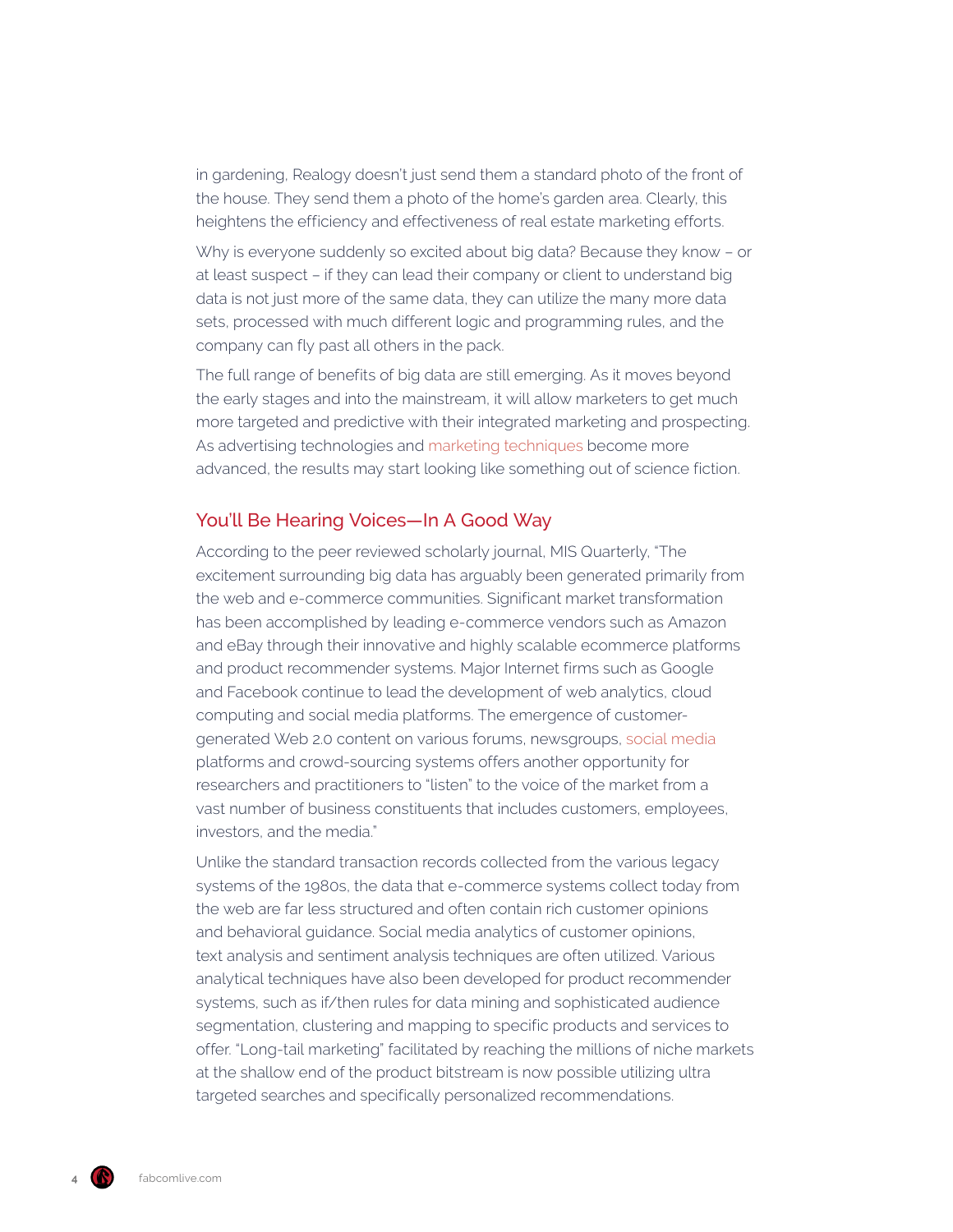### Don't Try This At Home

Kenneth Cukier also believes that marketing is fertile ground for big data methodologies, though most companies will likely be somewhat removed from their actual application, working with specialist leading-edge marketing firms, "I don't think small players will work with big data directly, but they will use it," he says. "This is in the same way that consumers benefit from Google searches, targeted coupons based on their purchasing behavior, and the like. The small players will improve what they do when their information technology systems tap big data or when they subscribe to services and databases. In the same way that Amazon recommendations are very accurate, one can imagine that small to medium businesses will be able to improve what they do too, tapping into the big data analytics that bigger firms provide."

Big data isn't exactly new. Market leading enterprises have been storing and analyzing multi-set data types to gain deeper insights into customer behavior patterns for years. But even some of the big guys can't afford to store and manage enough raw, detailed big data over time in traditional data warehouses. They may warehouse, for example, the last few quarters and then store the rest of the history offline, which isn't quickly accessible. Recovering massive amounts of older data not only presents technologic challenges but is also expensive. And, obviously, the situation is even more out of reach for small to medium businesses. In order to play on the big data field, businesses will need to develop an entirely new skill base, and the human capital cost will rapidly exceed the technology investment.

## You Need a Partner—Choose Wisely or Fear the Consequences

The only viable solution for most businesses to take advantage of the big benefits of big data is to work with an intelligent, experienced specialist in the specific marketing application of big data. A specialist that not only has expertise, qualified technology (hardware and software), and perhaps most importantly, a depth of experience in marketing strategies and tactics. High horsepower technology is not enough, you also need the outside experience and marketing centric perspective necessary to productively "massage" and apply the data and the insights derived there from. Absent that type of partner, you will only end up with very expensive, linear, Boolean and most likely wrong answers. After all, masses of good data won't help you if you're using faulty assumptions to process it.

There are a few [strategic integrated marketing agencies](https://www.fabcomlive.com/phoenix-marketing-advertising-agency-services/strategic-marketing-planning) across the country that practice their craft at the intersection of the best of business strategy, [creative strategy](https://www.fabcomlive.com/phoenix-marketing-advertising-agency-services/strategic-marketing-planning) and new technology. They are led by non-linear thinkers who